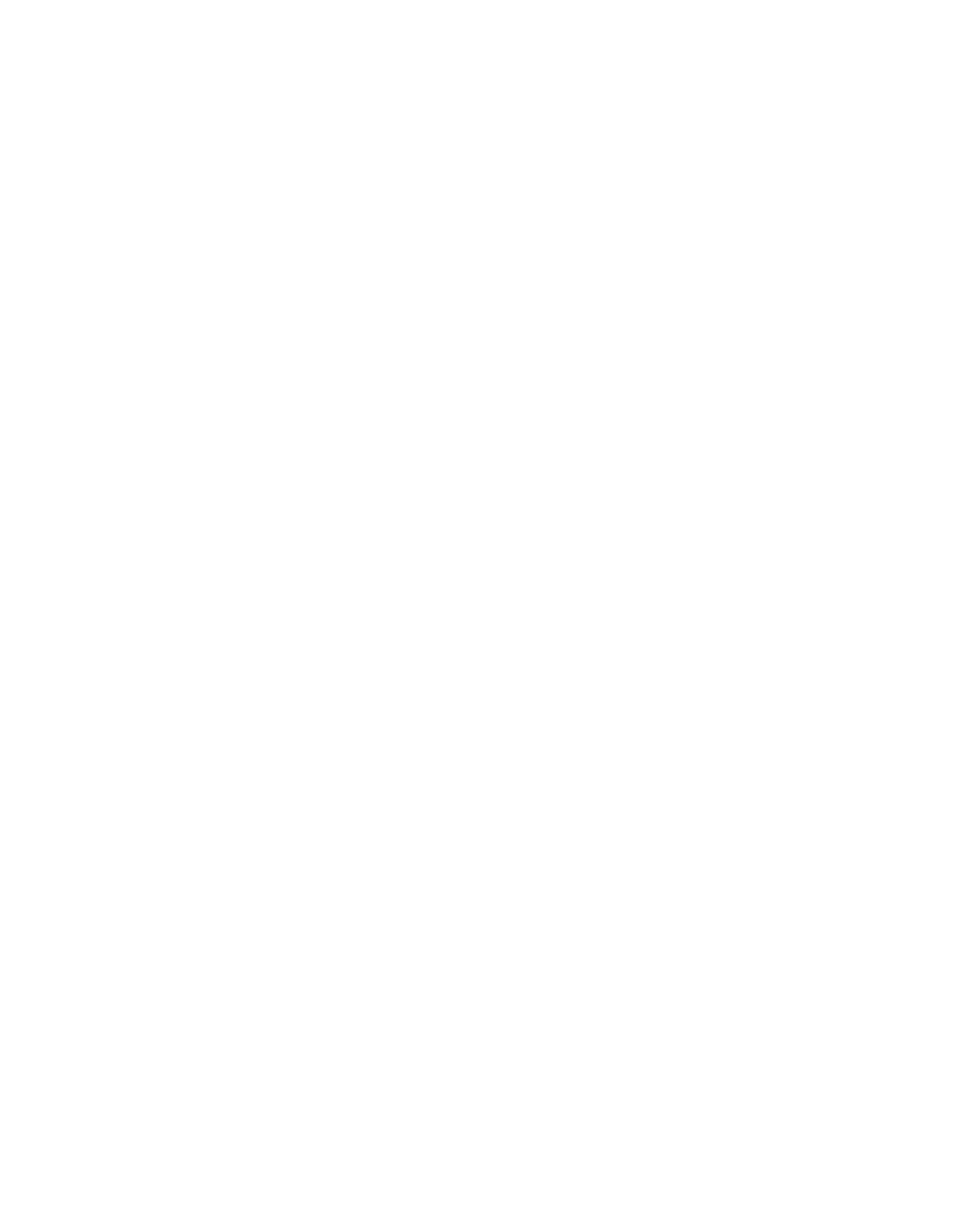# **General Enrollment Information**

Oaks Parent's Day Out welcomes children ages 6 weeks to 5 years, provided your child has not yet started kindergarten. We separate our classrooms by age group and learning capacities, to ensure that each child is in the best possible company to grow mentally, physically, socially, emotionally, and spiritually.

# OPDO operates every Tuesday and Thursday, from 8:30am – 4:30pm.

We provide structured curriculum and sessions to promote social and physical growth in each child entrusted into our care. You can request a sample of our daily schedule from our Coordinator or office staff to see if our structure meets the needs of your family.

We like to keep our student-to-teacher ratios fairly low, to ensure that your child gets the most attentive care possible. For our infants, we use a 3-1 student-teacher ratio; in our toddler classes, we use a 5-1 ratio, and our preschoolers use a 10-1 ratio.

Upon your initial registration, you will receive an email verifying your place on the waiting list. You will be kept as updated as possible on the progress of your enrollment. Once a spot opens for your child in our classroom, we will verify your interest in our program and enroll them into OPDO. You will receive an email reminding you of the necessary items to bring and verifying the date your child's enrollment begins.

# **Fees and Tuition**

*Registration Fee:* \$50 per child (one-time fee due at enrollment and every August after) *Child Supply Fee***:** \$35 per child (annual fee applied at enrollment and every August after) **Registration and Supply fees are non-refundable.**

Should you choose to withdraw your child from the program and re-enroll at a later date, you will be charged a re-registration fee of \$50 per child.

*Tuition per month*: \$275 per child; siblings receive a 20% discount. This discount will be applied to the oldest sibling enrolled in our program.

*Drop In rate*: \$40 per child, per day (if space is available). Any child who drops in must have provided OPDO with current immunization records prior to dropping in.

## **Sandbox**

Sandbox is the secure software we use to keep track of our OPDO enrollments and waiting list. Upon your child's enrollment into our program, you will receive a link to activate your parent portal. This will be important, as all our communication to you throughout the program days will take place in Sandbox. This also allows you to see your child's newsfeed, where you will get updates on the activities (food intake, nap times, etc.) your child participates in throughout the day.

In your Sandbox portal, you will be able to update your child's information, as well as the persons allowed to drop off and pick up your child. **Anyone who drops off or picks up your child** *must* **be listed in your Sandbox account.** You must list emergency contacts - who are not the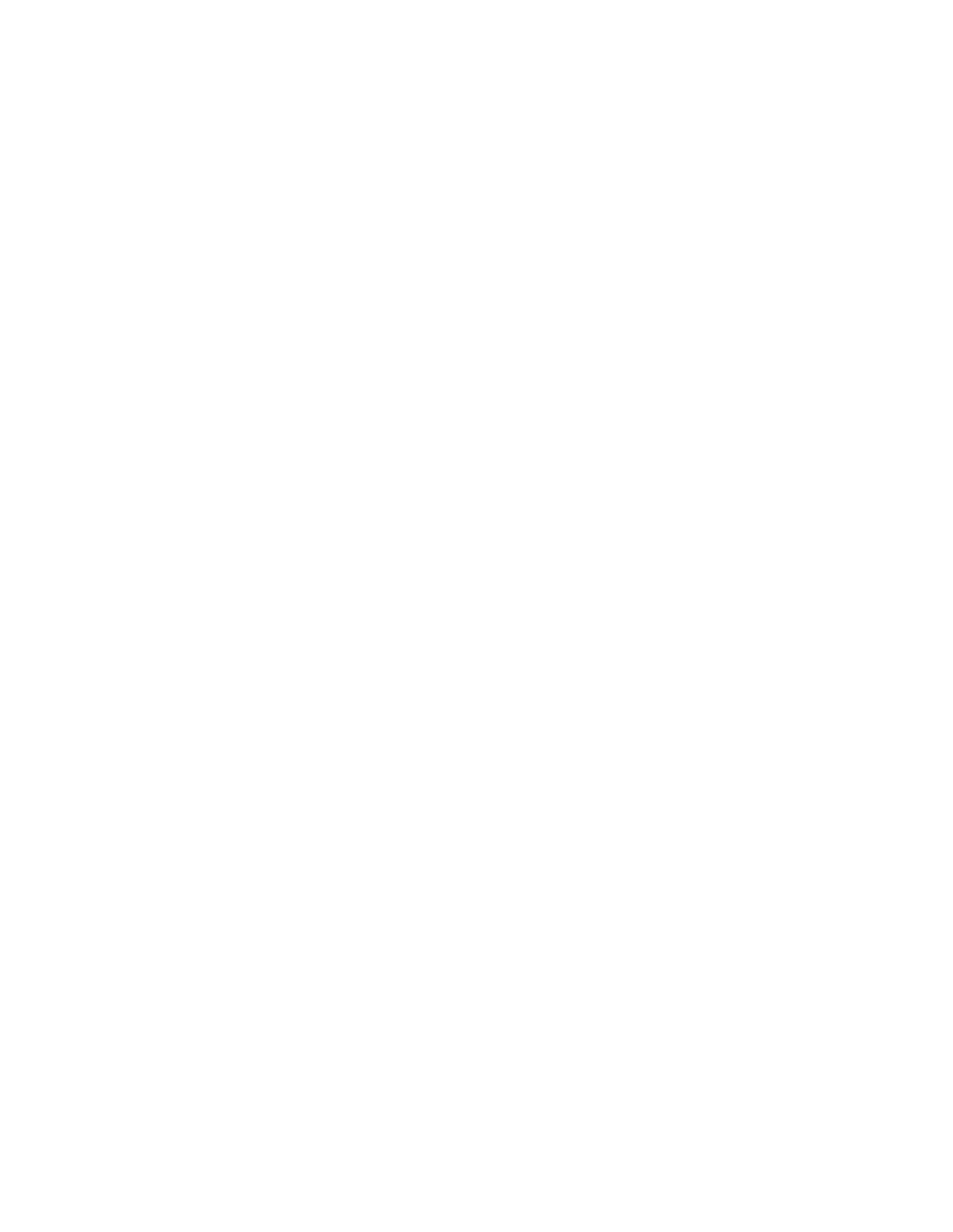parents or primary guardians - in case of an emergency. In addition, anyone who is paying the tuition must be listed as a primary guardian, as they will need to log into their portal to pay the account balance.

#### *Tuition Payment*

Payment is due by the 3rd program day of the month. Refunds will not be given, nor will there be credit for days missed. When your child is enrolled in Oaks Parent's Day Out (OPDO), you are obligated to pay per month, even if your child is absent. Any situation in which a parent does not pay the full month of tuition will result in the child being dropped from the OPDO program. This will require the child to re-enroll and pay a new enrollment fee and be put on the waiting list.

Tuition can be paid with the following method:

● Your private parent portal will be activated within 3 days of confirmed enrollment. All payments to OPDO are made via your parent portal (debit/credit card).

#### **Late Tuition Fee**

A late fee of \$10.00 per child will be charged if tuition payments are not made by the 3rd program day of the month your child is attending OPDO. If payment has not been made by the end of the 15th of the month, your child will be withdrawn from the program to open a slot for a family in waiting.

#### **Late Pick Up Fee**

After 4:30 pm a late pick-up fee of \$10.00 will be added to your account balance.

#### **Withdrawal**

We ask that you provide us with a one-week written notice should you wish to withdraw your child from the OPDO program. Until proper notice is given, you are responsible for all tuition fees. **NO refunds will be given.**

#### **End of Year Tax Statements**

End of Year Tax Statements will be emailed to you by the OPDO Coordinator. You can expect to receive these at the end of each January, **upon your request.**

#### **Inclement Weather**

Should Oaks Church close entirely or open late due to inclement weather conditions, OPDO will do the same. You will be notified if we are closed for any reason. Discounts in tuition are NOT given for bad weather days. OPDO is not required to provide bad weather make-up days.

#### **Holidays and Closures**

We follow Oaks Church's observed holidays. We will notify you via email of any upcoming closures.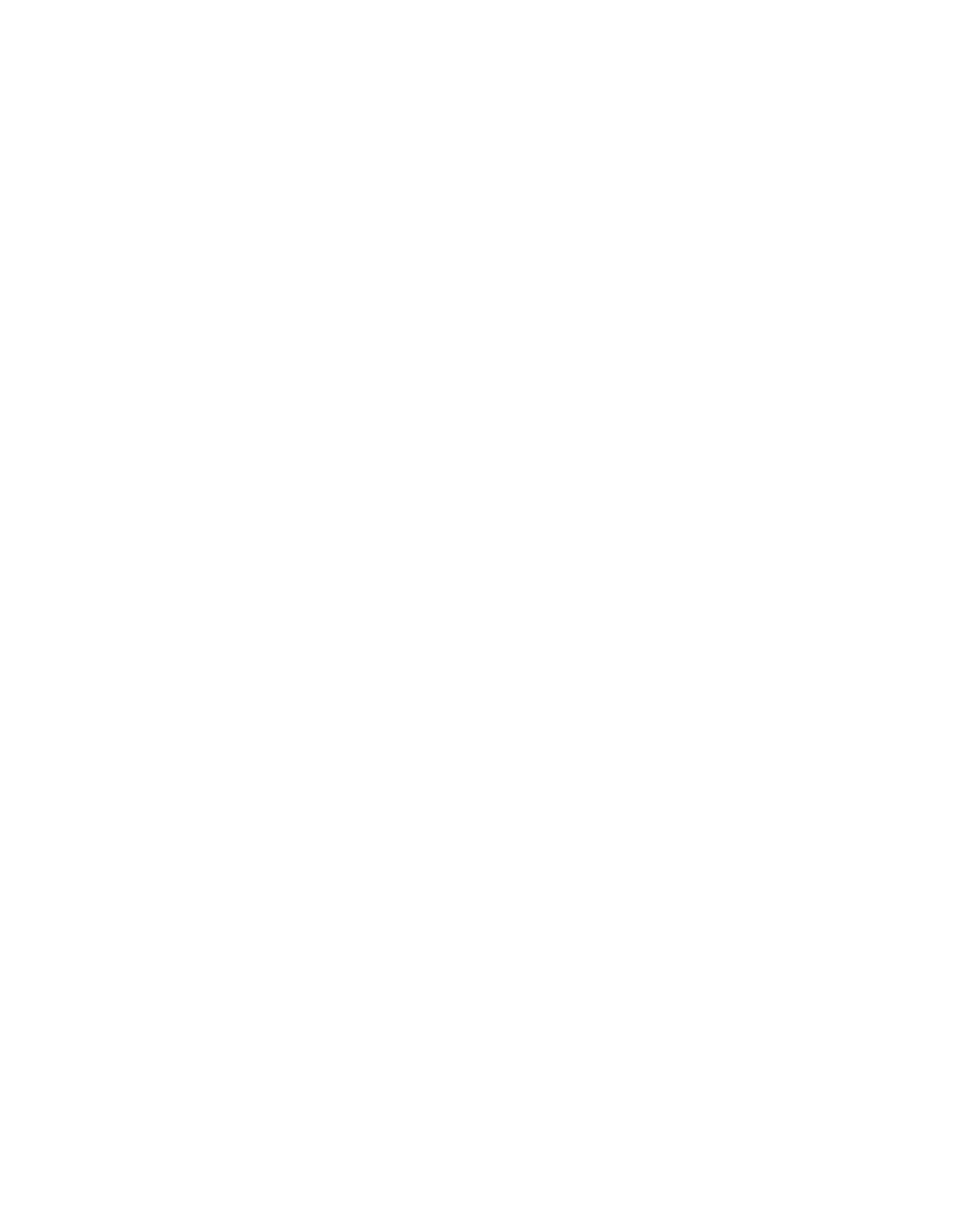\*\*Please note that Oaks Parent's Day Out has the right to close the program for additional days in the event of additional Church and/or Life School events. Proper notification will be provided to parents.

#### **Personal Items**

Each child is to bring:

1. A morning and afternoon snack, a cold lunch, non-carbonated drink, and utensils if needed. Please bring enough water/drink for both snack times and lunch. If more water is needed, OPDO teachers will refill water bottles with tap water.

2. A blanket/pillow or nap mat for nap/rest time for any child over 12 months. When a child turns 1 year old, we ask that OPDO and you, the guardian, work in partnership to transition them to a nap mat so our crib can be reassigned to an infant.

3. At least ONE change of clothing in case of accidents.

4. For children in diapers/pull-ups, please provide enough for the day, along with baby wipes and ointment if needed. Parents can leave a supply of diapers and wipes at OPDO if they choose.

With the exception of necessary food, diaper bag necessities, and comfort items (blanket, stuffed animal for nap time, pacifier, etc.), no personal items/toys will be allowed in the classroom

Please have all personal items clearly marked with your child's name on it. This includes: bottles, sippy cups, lunches, blankets, clothing, and pacifiers.

## **Potty Training**

OPDO will assist in the training process of a child in the program if the parents are working on potty training at home. Please understand that we cannot train your child alone, you must be working on it at home as well. We will take your child to the bathroom regularly, but more often if you notify us that you are potty training. A child should wear a Pull-up until he/she is able to tell the teacher he/she needs to go to the bathroom. Pull-ups are required until the child is consistently staying dry.

#### **Rest Period**

Your child will have a rest period each day at OPDO. Although not all children go to sleep, all children are expected to lay on their nap mat quietly for a period of time to allow their growing bodies a chance to recharge and so that those that do nap have the opportunity to fall asleep. After an appropriate period of time, the teacher may allow those not asleep to have a quiet activity time in the classroom. OPDO does not provide a separate play area for non-nappers.

#### **Medication**

If your child requires prescription medication, please notify the OPDO Coordinator and complete a medication dispensing form. **Please do not place any medicine in a child's sippy cup or bottle**. Medicine will always be kept locked away until administered, and **you must bring any**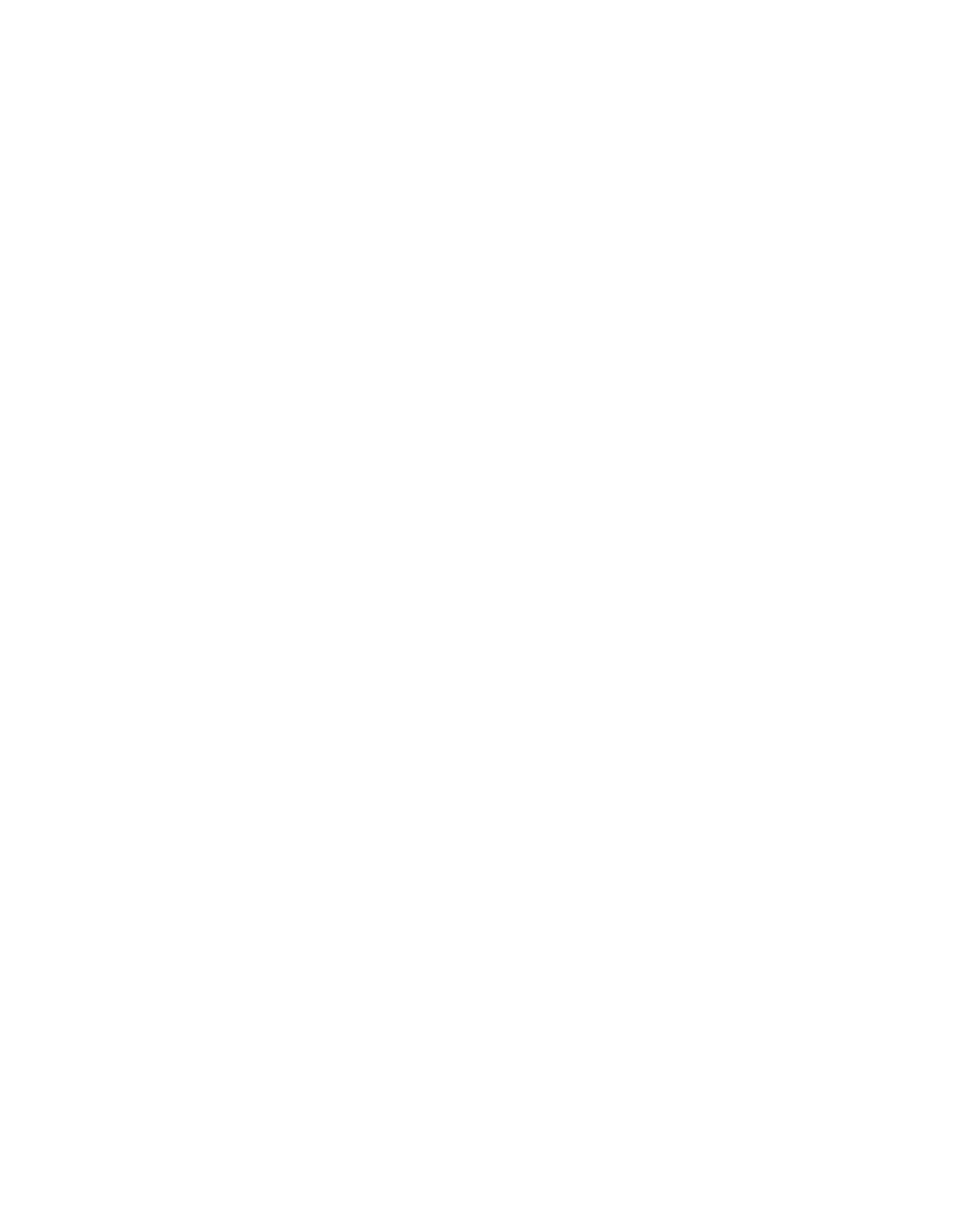**prescriptions in the original bottle, with your child's name clearly printed on it. These may not be left at the OPDO program after pick-up.**

## **Health Policy**

Current immunization records are required of all children in the program prior to the first day of class. If you have chosen not to vaccinate, we will need a copy of the notarized waiver from the State of Texas to keep in your child's file. It is the parent or guardian's responsibility to update these records every year or after your child's birthday, annual wellness checks, or any other time they receive a new immunization. If you have chosen to not vaccinate, it is your responsibility to provide us with an updated waiver each time it is renewed. For the safety of your child and the other children in our care, we cannot allow your child into our program until we have their immunization records or a notarized waiver.

Please let us know and do not bring your child to OPDO if they have any of the following signs of illness:

- Forehead temperature of 100.4 degrees or higher
- Armpit temperature of 99.4 degrees or higher
- Lethargy
- Abnormal Breathing
- Diarrhea
- Two or more vomiting episodes in 24-hour period
- Rash with fever
- Mouth sores with drooling
- Severe behavior changes

Please inform the Coordinator prior to bringing your child to school if they have any of the following:

- Coughing
- Sneezing
- Runny nose
- Red or matted eyes

Should your child have any of the above symptoms or be sent home from our program due to sickness, they must be symptom-free for 24 hours before returning to OPDO. **This means they must be symptom-free without any means of medication for a 24-hour period.**

If lice are detected, your child may not return to school until appropriate treatment has been administered and lice are gone.

At times, we have children with serious food allergies in our program. It is possible that your child may be sent home with a note, requesting that certain foods not be brought to the program. It is our goal to keep each and every child safe, while still getting all the nutrients they need. Should this be the case, we will give you as much advance notice as we can, so that you can make other arrangements for your child's lunches and snacks.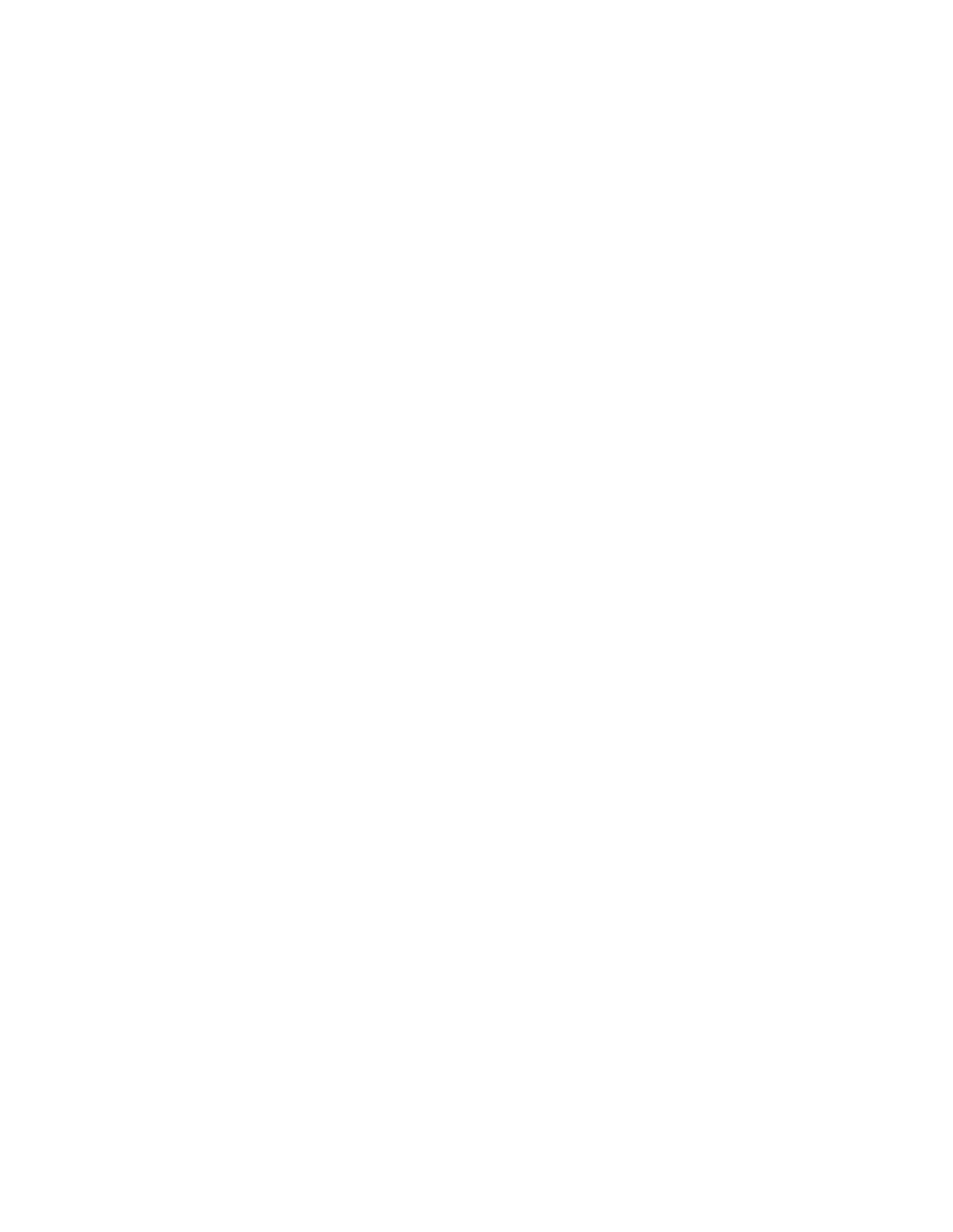## **Biting**

While biting is a very serious matter, it is anticipated with children. The Coordinator and staff will always work with the children and the family to stop this behavior by explaining that it hurts their friends. Time outs will be utilized, and the child will be kept apart from the other children after the biting incident occurs. If biting continues, a child may be subject to temporary suspension of the program. Should biting continue upon returning to the program, your child may be subject to dismissal from the OPDO program.

# **Fighting/Inappropriate Behavior or Language**

If a child is caught fighting or hitting others, he/she will be sent to the OPDO Coordinator and the parent/guardian will be notified. If a child hits, kicks or becomes uncontrollable, the parents/guardian will be notified and will be asked to pick up the child immediately. Continued occurrences will result in suspension or dismissal from the OPDO program.

## **Discipline**

Discipline consists of positive encouragement. Physical punishment is never allowed. OPDO uses time out and redirection/guidance in the classroom.

# **Emergency/Injury**

Parents will be contacted immediately in the event of an injury or illness. If the parents cannot be reached, the person(s) listed as the emergency contact in Sandbox will be contacted. **For this reason, the emergency contact listed in Sandbox cannot be the parents or primary guardians; it must be someone else who can be contacted in case of an emergency where you are not available**. In the event of a severe injury, medical attention will be summoned via ambulance.

## **Safety Procedures**

In the event that Life School experience a lockdown, the police officers will also lockdown the nursery doors of OPDO. Each classroom will close their doors and students will remind low to the ground until the area is cleared. Parents will be notified immediately.

In the event of a tornado, teachers will escort students to the Mother's room and to room 406. They will remind there until the area is clear. Neither room has windows. Parents will be contacted immediately.

## **Sign In/Sign Out Procedures**

Drop off time is between 8:30am – 9:15am. Please do not bring your child before 8:30am, as we are preparing our classrooms for your children. Please sign in using the QR code at our Coordinator's station or using the Kiosk available. Ask the Coordinator if you need assistance. Please note, doors to OPDO will be locked at 9:16am. Children will not be able to attend our program if they are not dropped off during the drop off window (8:30-9:15am) unless arrangements have been made with the Coordinator 24 hours in advance. Each OPDO classroom follows an age appropriate schedule. Late drop offs disrupt the classroom schedule and can cause other children distress. Thank you for helping us build a great daily structure for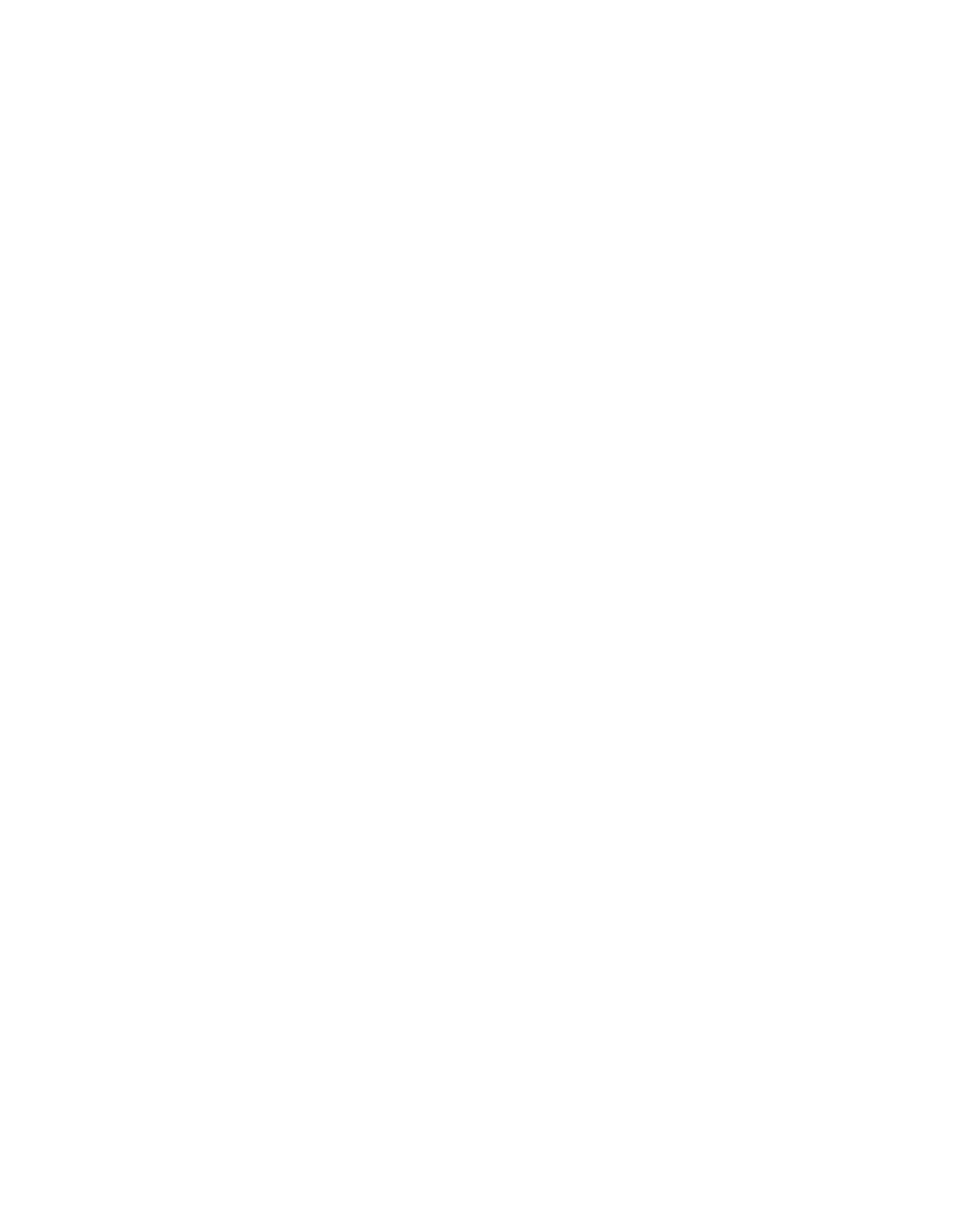you and your child. Pick up occurs from 4:00p-4:30p,but can be arranged at any time by notifying our Cooridnator. Please ring the doorbell for entry if doors are closed.

## **Sign out and Returned Midday**

OPDO does not allow children to be signed out midday and returned to finish out the day. This disrupts the schedule of the classroom and makes it difficult for the children to build trust and relationships with our teachers. **The only exception to this rule is a scheduled doctor's appointment, and only if the Coordinator has been notified 24 hours in advance.**

## **Release of Children**

Please notify the Coordinator if anyone other than the parents will be picking up your child. Children will only be released to persons who have drop off/pick up codes in your child's Sandbox portal. You may add to this list at your convenience. We reserve the right to request a photo ID when releasing a child to a person we do not recognize. If the photo ID does not match the information given in Sandbox, your child will not be released.

# *Special Circumstances*

OPDO recognizes that we serve a community with many different backgrounds, including divorced parents, single parents, and foster parents. We are happy to come alongside you as your child grows. According to OPDO policy, we will not withhold a child from their birth parents (assuming they are listed in Sandbox), unless we have court documentation stating otherwise. We ask that you please provide us with any necessary documents upon your enrollment or as the need arises.

## **Photo Release**

OPDO and Oaks Church use photos in our promotions, website, and social media. If you have a special situation (i.e., a foster child) and would prefer that we not use pictures of your child, please turn in a letter stating this to our Coordinator, and we would be happy to comply with your desires. Please note that we will not tag you or use names in any photos that do get uploaded.

## **Complaint/Concerns Procedure**

If you have a complaint:

- 1. Pray about it. Ask that God will help you make the complaint in such a way that it will result in the betterment of the OPDO program.
- 2. Express your concern promptly and clearly.

Please submit your complaint to the Coordinator via Sandbox. If you feel that the results were not satisfactory, and cannot be resolved please contact our Pastor at connie.kohel@oaks.church

## **Contact Information**

We try to keep all our communication over Sandbox during our program. Should you be unable to access your account or get in contact with our Coordinator, you can contact our office staff at [opdo@oaks.church](mailto:opdo@oaks.church).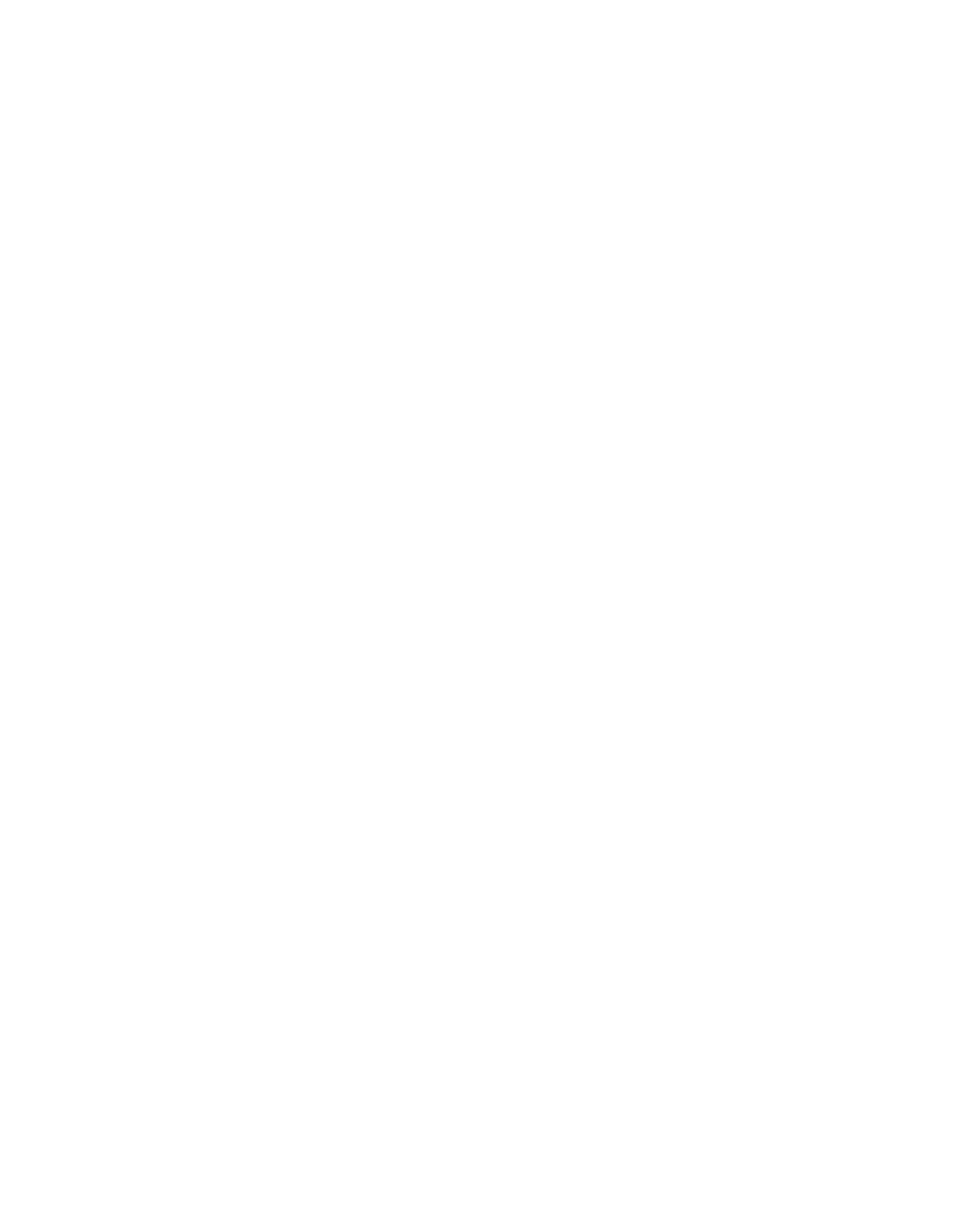If you are unable to contact someone for any reason, please call the Oaks Church receptionist at 214-376-8208 for immediate attention. Please note that the Oaks Church offices are closed Friday-Sunday, and as such, any calls or emails over the weekend may not be returned until the following Monday.